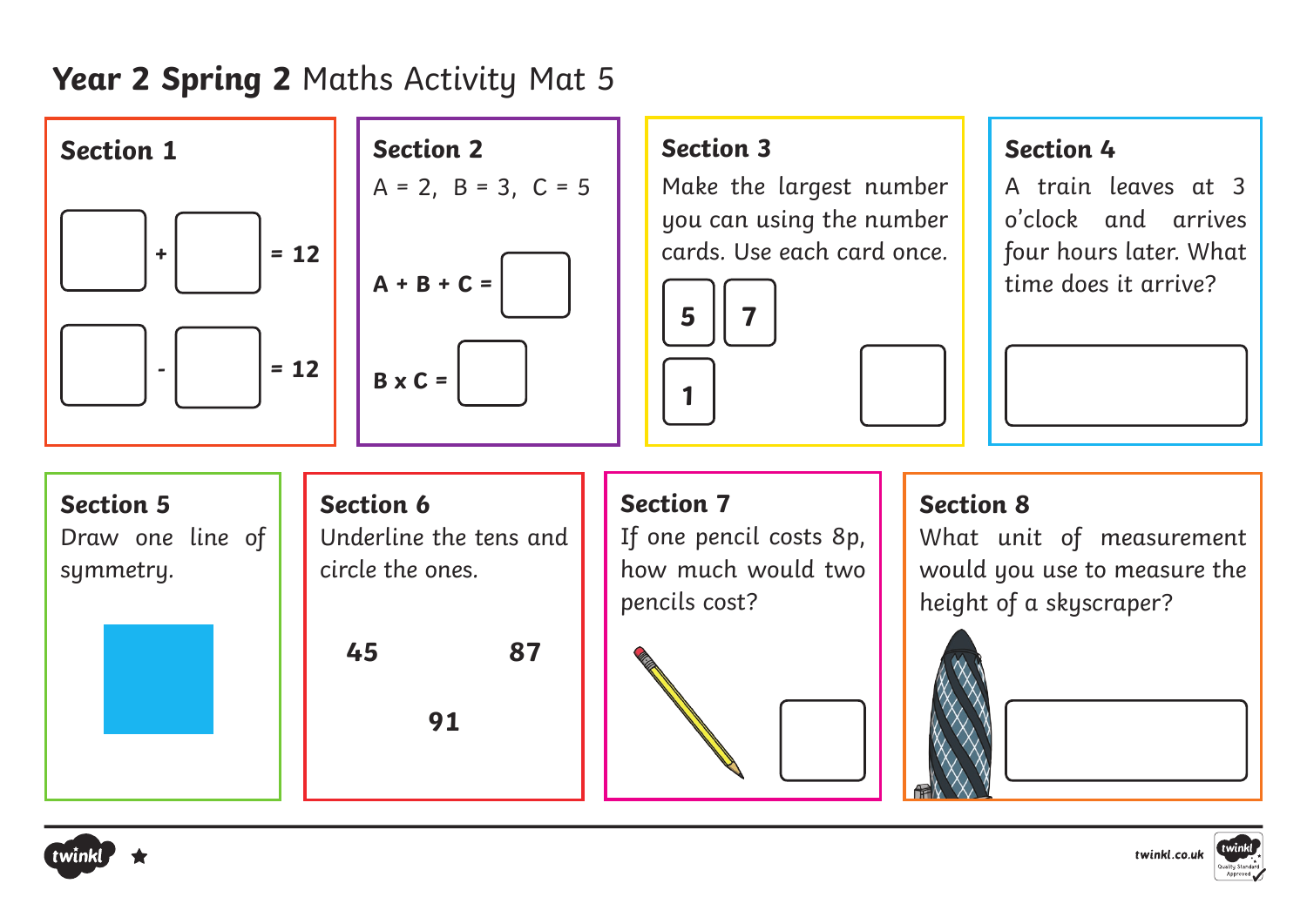## **Year 2 Spring 2** Maths Activity Mat 5 Answers

| <b>Section 1</b><br><b>Both answers to</b><br>equal 12.                      | <b>Section 2</b><br>$A = 2$ , $B = 3$ , $C = 5$<br>$A + B + C =$<br>10               | <b>Section 3</b><br>Make the largest number<br>you can using the number<br>cards. Use each card once. | <b>Section 4</b><br>A train leaves at 3<br>o'clock and arrives<br>four hours later. What<br>time does it arrive? |
|------------------------------------------------------------------------------|--------------------------------------------------------------------------------------|-------------------------------------------------------------------------------------------------------|------------------------------------------------------------------------------------------------------------------|
|                                                                              | 15<br>$B \times C =$                                                                 | 751                                                                                                   | 7 o'clock                                                                                                        |
| <b>Section 5</b><br>Draw one line of<br>symmetry.<br>One line of<br>symmetry | <b>Section 6</b><br>Underline the tens and<br>circle the ones.<br>45<br>$\mathbf{5}$ | <b>Section 7</b><br>If one pencil costs 8p,<br>how much would two<br>pencils cost?                    | <b>Section 8</b><br>What unit of measurement<br>would you use to measure the<br>height of a skyscraper?          |
| drawn.                                                                       | $\mathbf{Q}$                                                                         | 16p                                                                                                   | metres                                                                                                           |



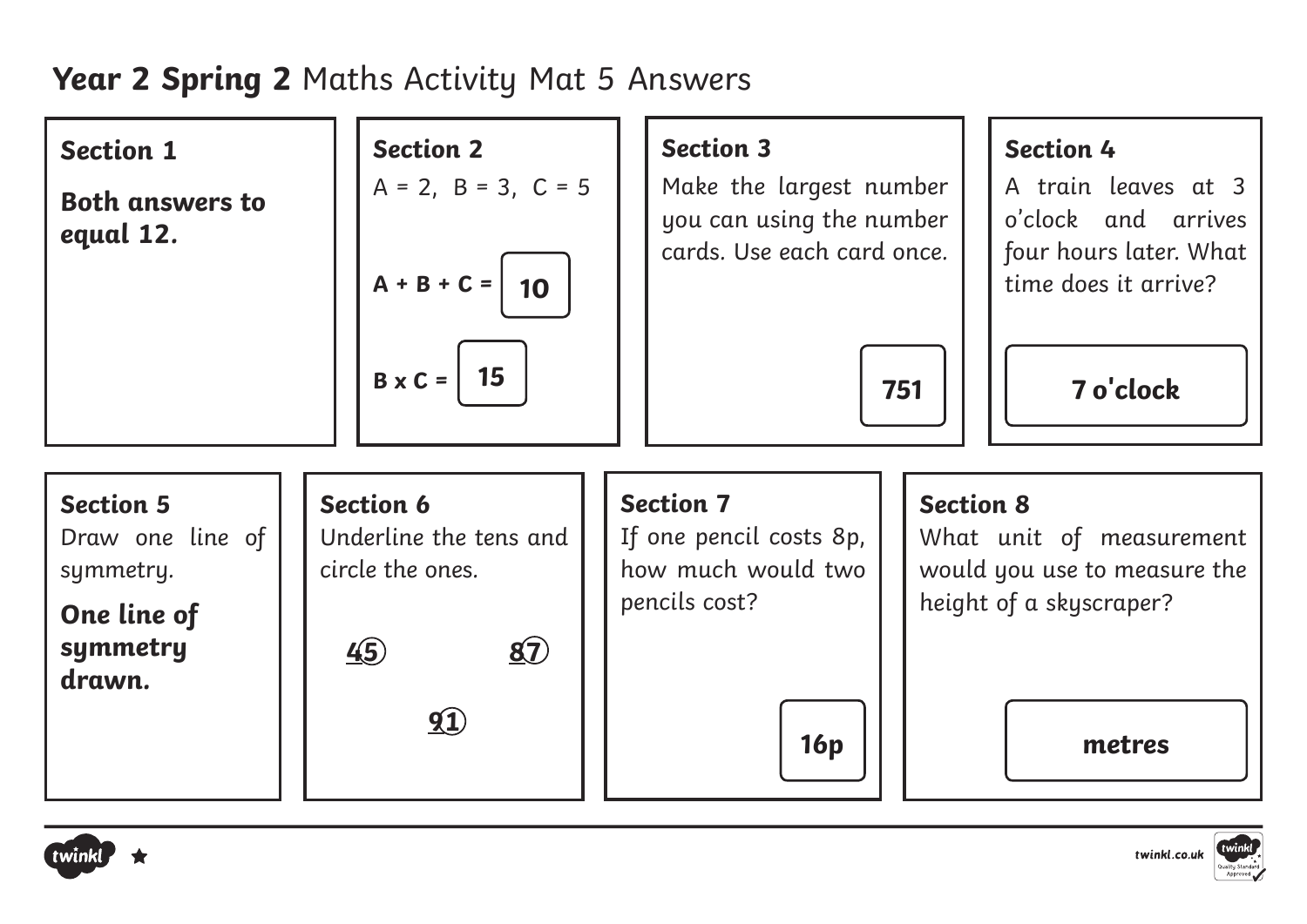## **Year 2 Spring 2** Maths Activity Mat 5





#### **Section 3**

Make the largest number you can using the number cards. Use each card once.



#### **Section 4**

A plane takes off at 11am and arrives four hours later. What time does it arrive?







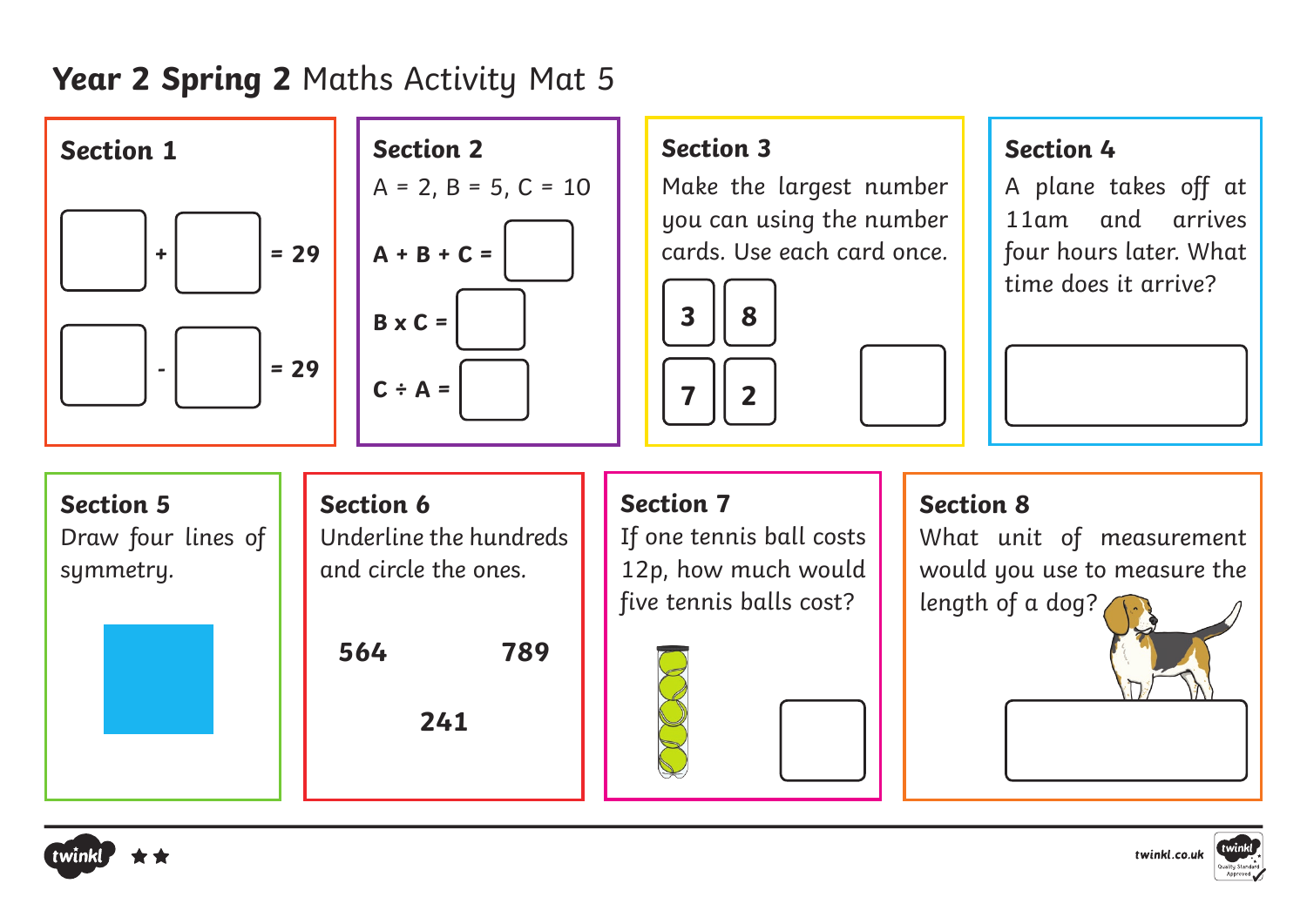# **Year 2 Spring 2** Maths Activity Mat 5 Answers

| <b>Section 1</b><br><b>Both answers to</b><br>equal 29.                                    | <b>Section 2</b><br>$A = 2$ , $B = 5$ , $C = 10$<br>$A + B + C =$<br>17<br>$B \times C =$<br>50<br>$C \div A =$<br>5 | <b>Section 3</b><br><b>Section 4</b><br>Make the largest number<br>A plane takes off at<br>you can using the number<br>11am and arrives<br>cards. Use each card once.<br>four hours later. What<br>time does it arrive?<br>8732<br>3pm |
|--------------------------------------------------------------------------------------------|----------------------------------------------------------------------------------------------------------------------|----------------------------------------------------------------------------------------------------------------------------------------------------------------------------------------------------------------------------------------|
| <b>Section 5</b><br>Draw four lines of<br>symmetry.<br>Four lines of<br>symmetry<br>drawn. | <b>Section 6</b><br>Underline the hundreds<br>and circle the ones.<br>564<br><b>789</b>                              | <b>Section 7</b><br><b>Section 8</b><br>If one tennis ball costs<br>What unit of measurement<br>12p, how much would<br>would you use to measure the<br>five tennis balls cost?<br>length of a dog?                                     |
|                                                                                            | 2(1)                                                                                                                 | centimetres<br><b>60p</b>                                                                                                                                                                                                              |



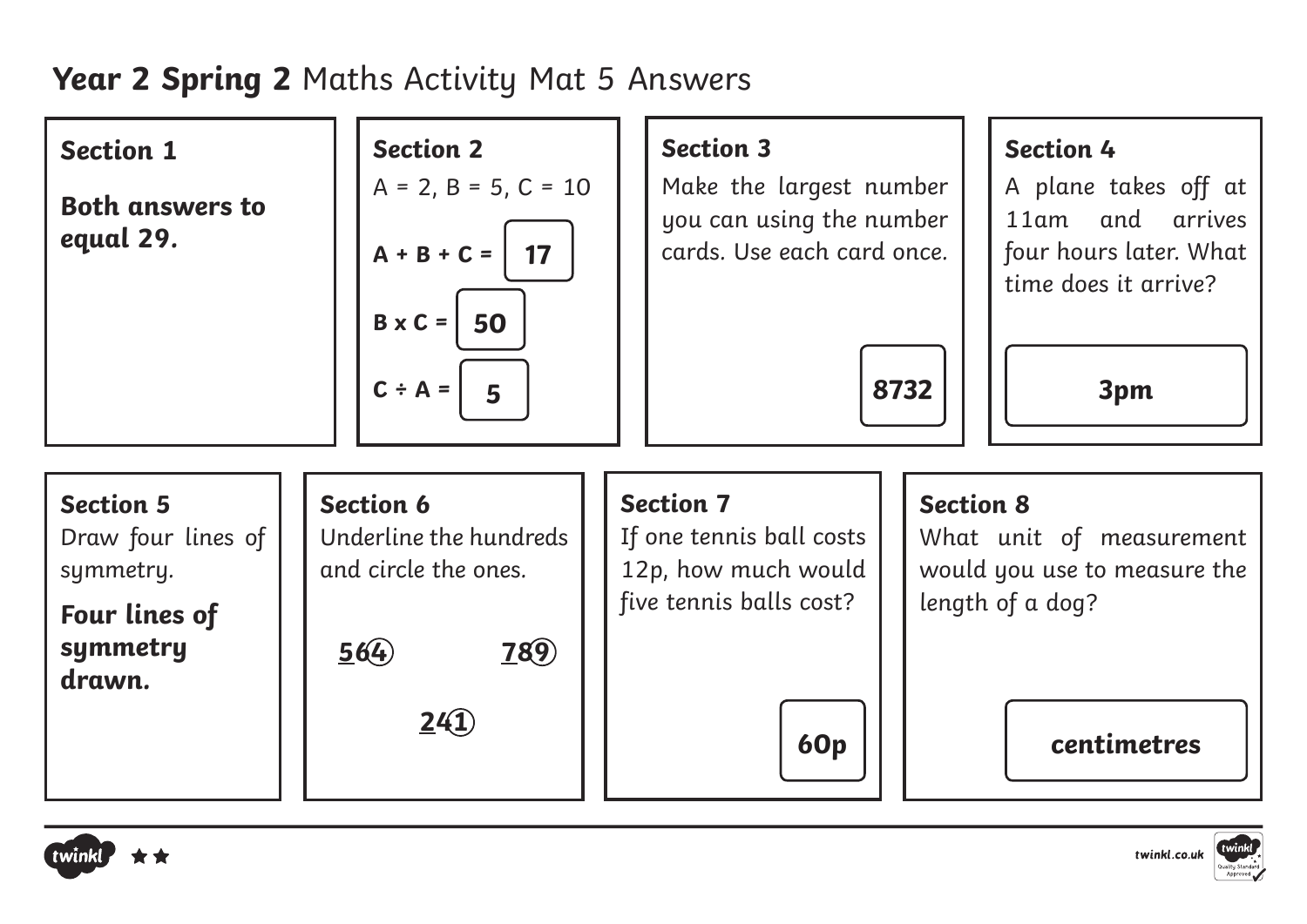## **Year 2 Spring 2** Maths Activity Mat 5





### **Section 3**

Make the largest number you can using the number cards. Use each card once.



#### **Section 4**

hus leaves at 11.30am. Its journey takes 1 and  $\frac{1}{2}$  hours. What time does it arrive?

twinkl.co.uk